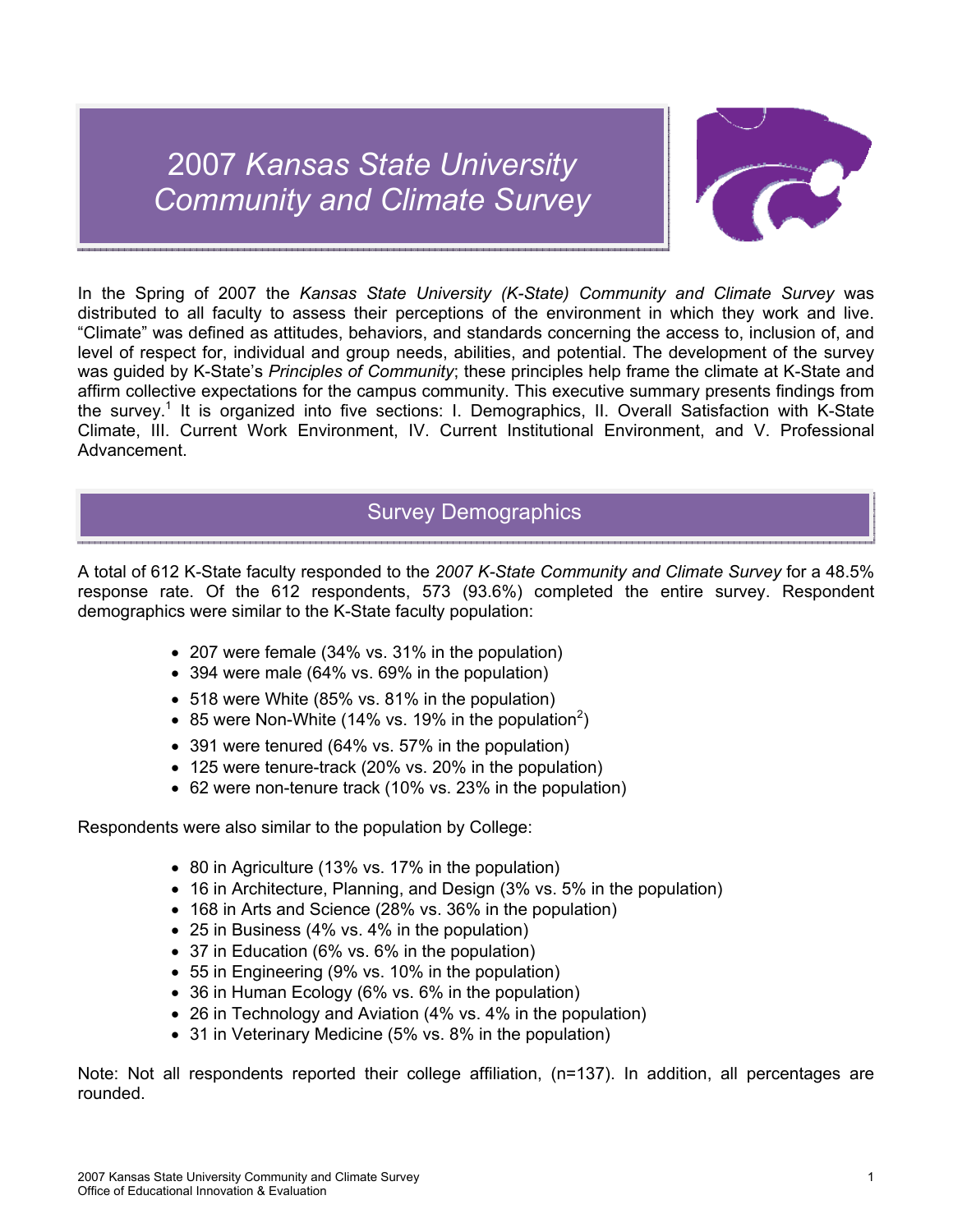# Overall Satisfaction with K-State Climate

Survey respondents were asked to address statements related to satisfaction with their jobs and their career progression at the university.



I Am Satisfied With My Job at the University

A test of significance<sup>3</sup> indicated that more White faculty respondents (both men and women) reported being satisfied with their jobs than Non-White faculty respondents. There were no significant differences in satisfaction for men as compared to women.



### I Am Satisfied With the Way My Career Has Progressed at the University

A test of significance indicated that all gender/ethnicity groups responded similarly within their respective groups in regard to their career progression; more than 40% of all faculty groups indicated satisfaction with their career progression.

Multiple regression analyses were performed to provide a more detailed picture of job satisfaction and career progression satisfaction. Two analyses were conducted; the first with job satisfaction as the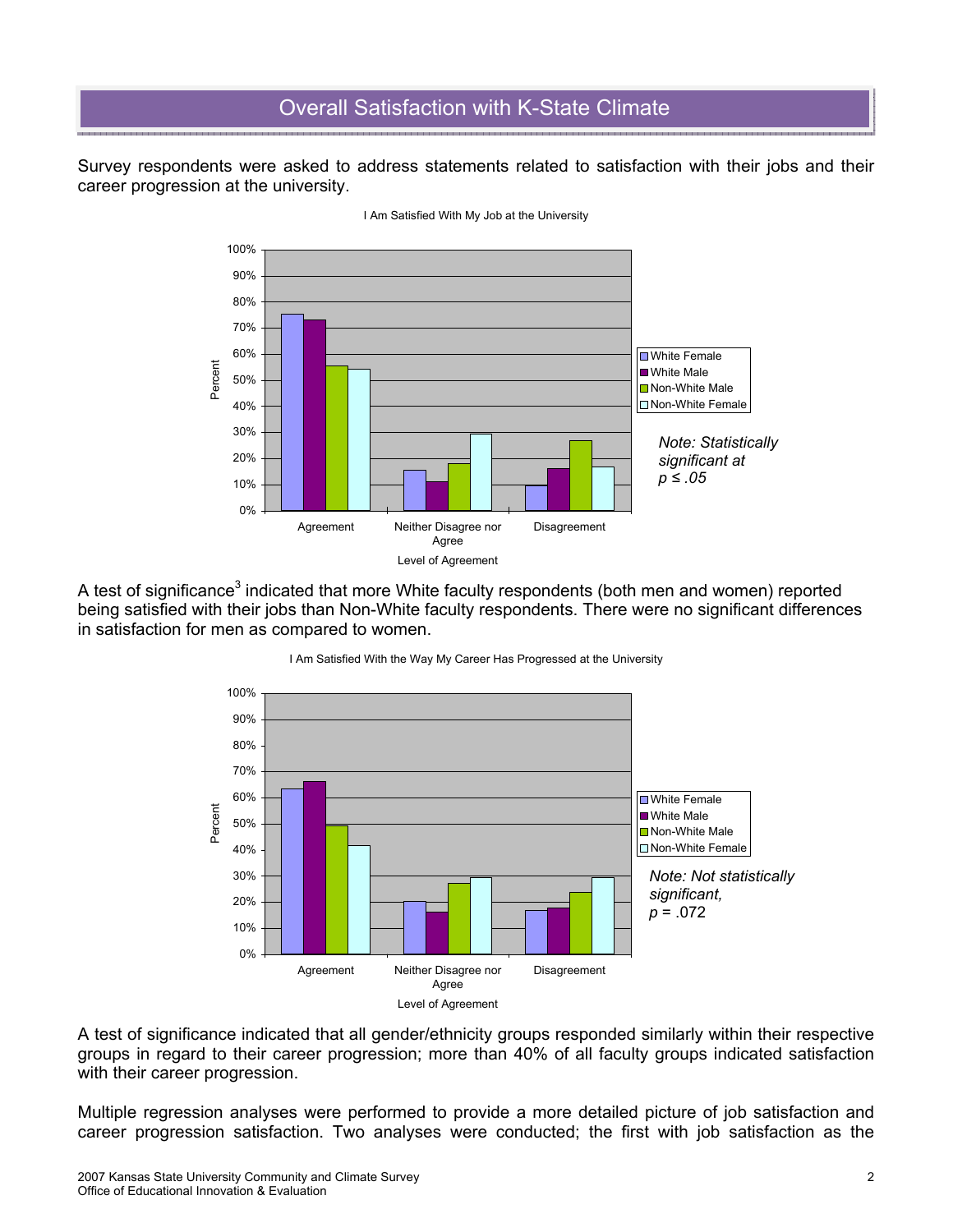dependent variable and the second with career progression satisfaction as the dependent variable. In the first step of both models, variables representing respondents' gender/ethnicity group were entered (e.g., White female) to control for their predictability on the dependent variable. For the second step, constructs that were significantly correlated and meaningful<sup>4</sup> to both areas of satisfaction were included (Financial Aspects of the Hiring Process, Qualitative Aspects of the Hiring Process, Current Work Environment, Attitudes toward the Tenure Process, Achieving Balance, On-Campus Support, Discrimination by Category).<sup>5</sup>

Job satisfaction had four significant predictors: Satisfaction with Qualitative Aspects of the Hiring Process, Satisfaction with Current Work Environment, Positive Attitudes toward the Tenure Process, and Success in Achieving Work/Life Balance. Career progression satisfaction had three significant predictors:

*"I appreciate the Department Chair's collaborative approach to our work, and his openness to new ideas and new ways of doing business. The positive attitude of the others in the department make this a great place to practice our profession."* 

Satisfaction with Current Work Environment, Positive Attitudes toward the Tenure Process, and Success in Achieving Work/Life Balance.

When given an opportunity to list key factors that influenced satisfaction and/or dissatisfaction with their jobs at the university, more respondents listed areas of dissatisfaction than satisfaction (284 vs. 110). Below is a summary of themes which emerged:

*Dissatisfaction*: work environment (e.g., heavy research/teaching/service/administrative loads); salary (e.g., lower salaries than peer institutions, inequities within and between departments); departmental issues (e.g., low morale); lack of resources; and considering other employment.

*"Salary compression and inversion is quite common in the various faculty ranks. This is one of the critical issues that needs to be addressed in the future.*"

*Satisfaction*: overall gratification with the university; work environment (e.g., faculty are collegial/ collaborative/supportive); reward and recognition structure; and colleagues and students.

# Current Work Environment

The survey asked about faculty members' attitudes toward their current work environment. Across most dimensions White faculty respondents indicated positive aspects more frequently than did Non-White faculty respondents. There were few differences by rank. Faculty at every rank were positive about their work environment, though University Distinguished Professors were particularly so.

The survey also addressed respondents' perceptions of types of workloads (e.g., teaching, advising, service, upper-level grad courses, research requirements, extension service, and committee work) in comparison to colleagues with similar appointments. Across the following four types of workloads (advising, graduate courses, research, and committee work), tenured faculty respondents perceived having a higher workload than tenure-track and non-tenure-track faculty respondents.

Other questions addressed whether faculty had access to various resources (e.g., teaching assistant support, release time, staff support), as well as perceptions of the quality of their office and lab space. Results showed that there were no significant differences in perceptions about access to resources among the faculty ranks. Faculty with both office space and lab space reported being significantly more satisfied with their office space than their lab space.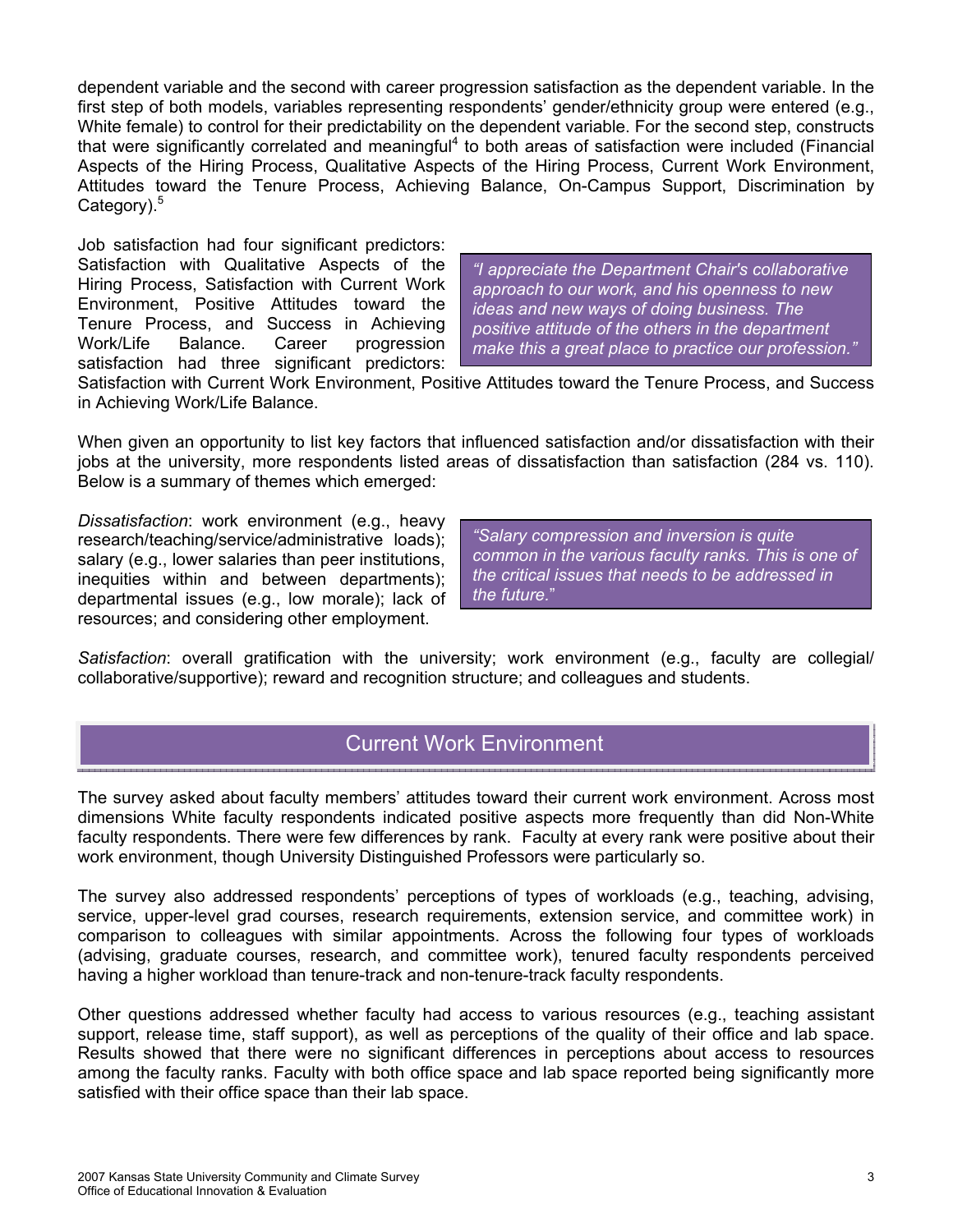On issues related to mentorship, more female faculty respondents reported having had an individual who assisted them in career development than did male faculty respondents. Of the respondents who had mentors, 75% or more reported their mentors 1) served as a role model, 2) provided advice about promotions, and 3) encouraged professional development.

*"I was assigned two faculty mentors within my department - one has been awesome. I have also met someone outside the department who has been a great mentor, particularly regarding my research program."*





The survey also addressed faculty perceptions of efforts in their departments to increase gender and racial diversity among faculty.



My Department has Actively Recruited Women Faculty

White male faculty were more likely than any other respondent group to perceive that their departments actively recruit women faculty.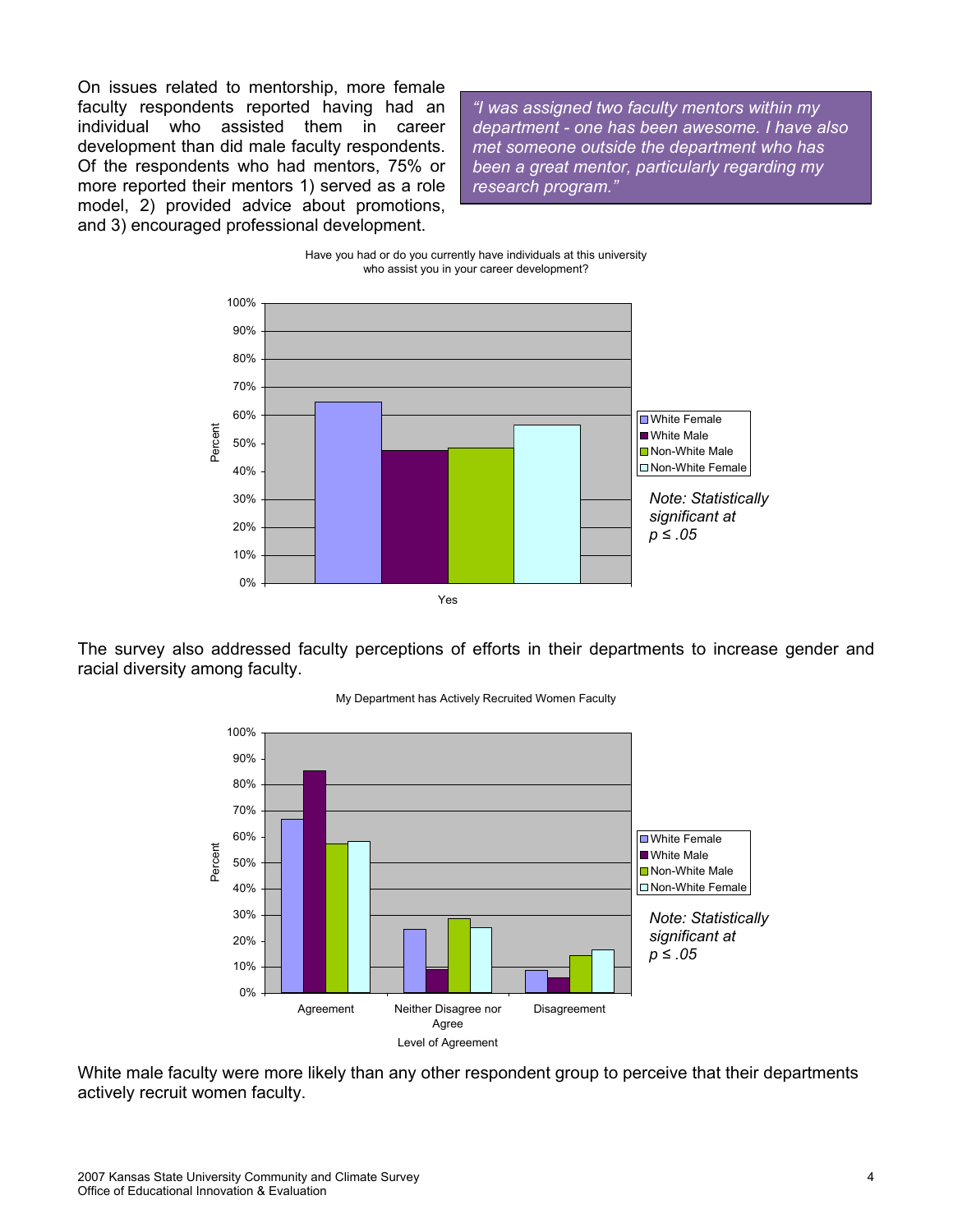#### My Department has Actively Recruited Faculty of Color



On efforts to achieve racial diversity, White faculty (both men and women) were significantly more likely than Non-White faculty to agree that their departments had actively recruited faculty of color.

### Current Institutional Environment

The survey examined the extent to which the institution creates and preserves a climate that adheres to the *Principles of Community* and offers a positive working environment. Questions asked about work-life conflict; specifically the ease of achieving balance between work and personal life and the quantity and quality of on-campus support. Correlation analyses indicated that as work-life conflict increased, the ease of achieving balance decreased, and as on-campus support increased, the ease of achieving balance increased.



I am Able to Balance My Professional and Personal Life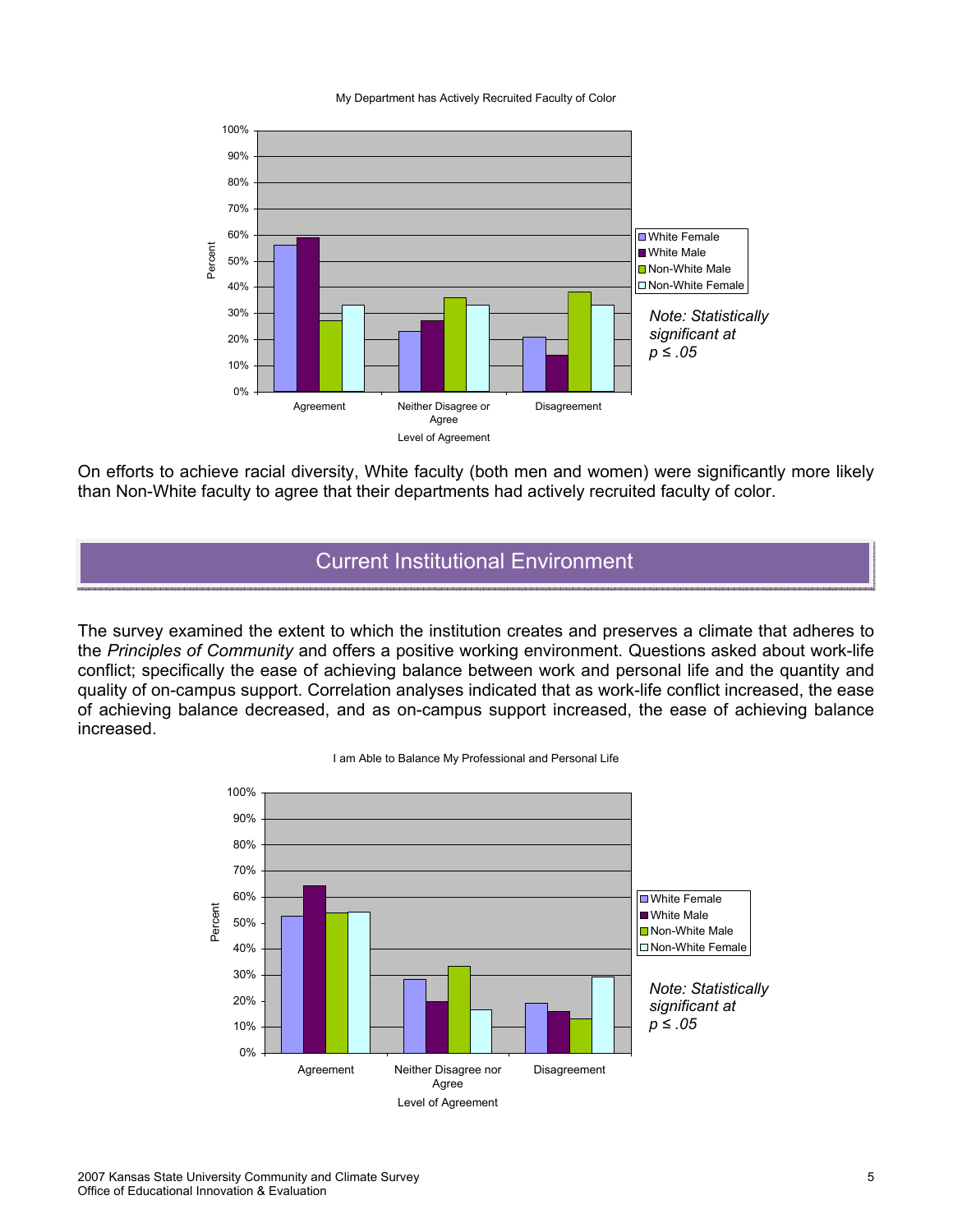On questions about work/family balance, White male faculty were more likely than any other respondent group to agree that they were able to balance their professional and personal lives.

The survey addressed items related to dual career couples. Correlations between items showed that as partner/spouse job satisfaction increased, respondents were significantly less likely to consider leaving the university to enhance their partner/spouses' career opportunities.

When asked to elaborate or offer additional thoughts about campus climate issues or ways that K-State might improve, work/life balance issues emerged as central, such as the need for more family-friendly policies, childcare, the

*"I think it is unacceptable that the University cannot do more to accommodate spousal hires when the spouses are looking for academic positions."*

challenge of balancing teaching/service/research loads, and difficulties with finding acceptable positions for potential spousal hires.

Several survey items addressed the frequency of discriminatory behavior based on categories outlined in the institution's *Principles of Community*. On racial discrimination, higher proportions of Non-White faculty reported that discrimination based on ethnicity occurs more frequently (i.e., "Usually" or "Always" or "Sometimes") than did White faculty.



### Frequency of Discrimination Based on Race

On gender discrimination, there were differences by both sex and race. Men were more likely than women to report that gender discrimination occurs "rarely or never." White faculty were also more likely than Non-White faculty to report that gender discrimination occurs "rarely or never."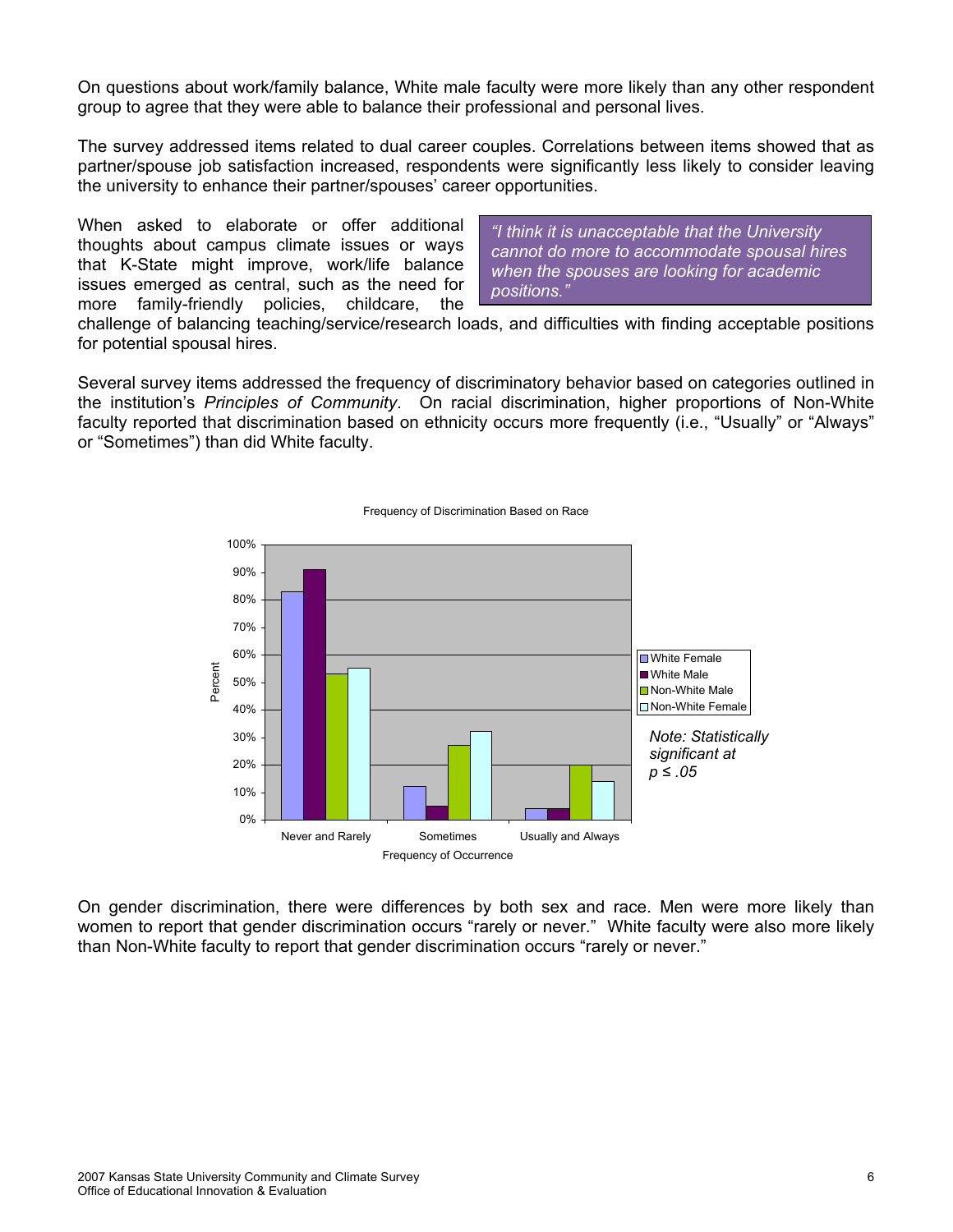### Frequency of Discrimination Based on Gender



Professional Advancement

Respondents were asked to respond to statements about their most recent experience with the tenure or promotion process.



Satisfaction with Tenure Process Overall

When asked if they were satisfied with the tenure/promotion process overall, statistical results indicated similar amounts of agreement among the race/ethnicity groups. As the graph indicates, fewer Non-White women faculty respondents were satisfied with the process overall. However, given the small number of women in this group the results were not statistically significant.

The survey included questions pertaining to respondents' retrospective and current attitudes toward aspects of the hiring process. There were no significant differences in these attitudes based on sex or race; however, respondents overall reported having more positive attitudes toward qualitative aspects of